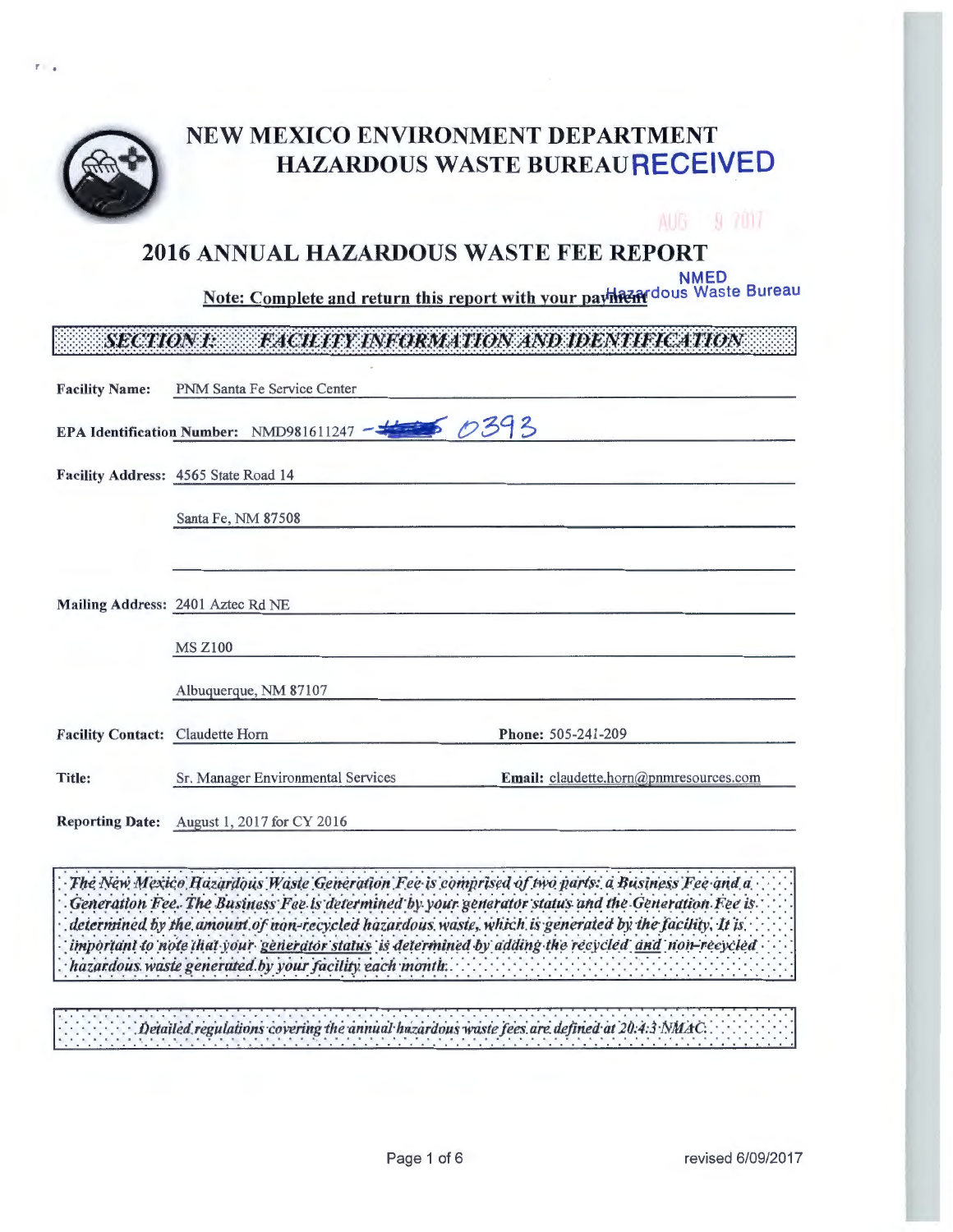### **SECTION II:** ANNUAL GENERATION CALCULATIONS

To calculate the annual waste generation amounts, use the schedule below. Enter the total pounds of hazardous waste generated per month and then subtract the pounds of recycled hazardous waste per month. The difference is the amount of non-recycled hazardous waste generated.

| <b>NIMED</b><br>$1 - 711$ |                                      | <b>Calendar Year:</b> | 2016          |                                              |                        |
|---------------------------|--------------------------------------|-----------------------|---------------|----------------------------------------------|------------------------|
| Month                     | <b>Total Hazardous</b><br>Waste (lb) |                       | Recycled (lb) |                                              | Non-Recycled<br>$(lb)$ |
| January                   | 100.5                                |                       | 100.5         | $\frac{1}{1-\frac{1}{2}}$                    | $\bf{0}$               |
| February                  |                                      |                       |               | $=$                                          | $\bf{0}$               |
| March                     |                                      |                       |               | $=$                                          | $\bf{0}$               |
| April                     | 100.5                                |                       | 100.5         | $=$                                          | $\pmb{0}$              |
| May                       |                                      |                       |               | $=$                                          | $\mathbf{0}$           |
| June                      |                                      |                       |               | $\displaystyle \qquad \qquad =\qquad \qquad$ | $\bf{0}$               |
| July                      | 100.5                                |                       | 100.5         | $=$                                          | $\bf{0}$               |
| August                    |                                      | -                     |               | $=$                                          | $\bf{0}$               |
| September                 |                                      |                       |               | $=$                                          | $\pmb{0}$              |
| October                   | 100.5                                |                       | 100.5         | $\equiv$                                     | $\pmb{0}$              |
| November                  |                                      |                       |               | $=$                                          | $\bf{0}$               |
| December                  |                                      |                       |               | $\displaystyle \qquad \qquad =\qquad \qquad$ | $\bf{0}$               |
| <b>Annual Totals</b>      | 402                                  |                       | 402           |                                              | $\pmb{0}$              |

### **SECTION III. GENERATION STATUS DETERMINATION**

Determine your generator status using the largest amount of total hazardous waste generated during any one calendar month (from first column in Section II).

### *GENERATOR STATUS:*

- **\*** If you generate 220 lbs (100 kg) or less of hazardous waste (recycled and non-recycled) in any one month, you are a Conditionally Exempt Small Quantity Generator (CESQG).
- \* If you generate more than 220 lbs (100 kg) but less than 2,205 lbs (1,000 kg) of hazardous waste (recycled and non-recycled) in any one month, you are a Small Quantity Generator (SQG).
- $*$  If you generate 2,205 lbs (1,000 kg) or more of hazardous waste (recycled and non-recycled) in any one month, you are a Large Quantity Generator (LQG).

: ·:·:NOTE-:: ·:·:· :IF YOU ARE- A CESQG; YOU ·DO NOT-OW~ ANY J:fEES.: ·l'LEASE <::-OMPLEJ'E: ·: · THE CERTIFICATION SECTION OF THIS FORM AND RETURN TO OUR:<br>OFFICE ·: ·: ·: ·: ·: ·: ·: ·: ·: ·: ·OFF-lCE: : ·: ·: ·: ·: ·: ·: ·: ·: ·: ·: ·: ·: ·: ·: ·: ·: ·: ·: ·: ·: ·: ·: ·: ·: ·: ·: ·: ·: ·: ·: ·: ·: ·: ·: ·: ·: ·: ·: ·: ·: ·: ·: ·: ·: ·: ·: ·:

. '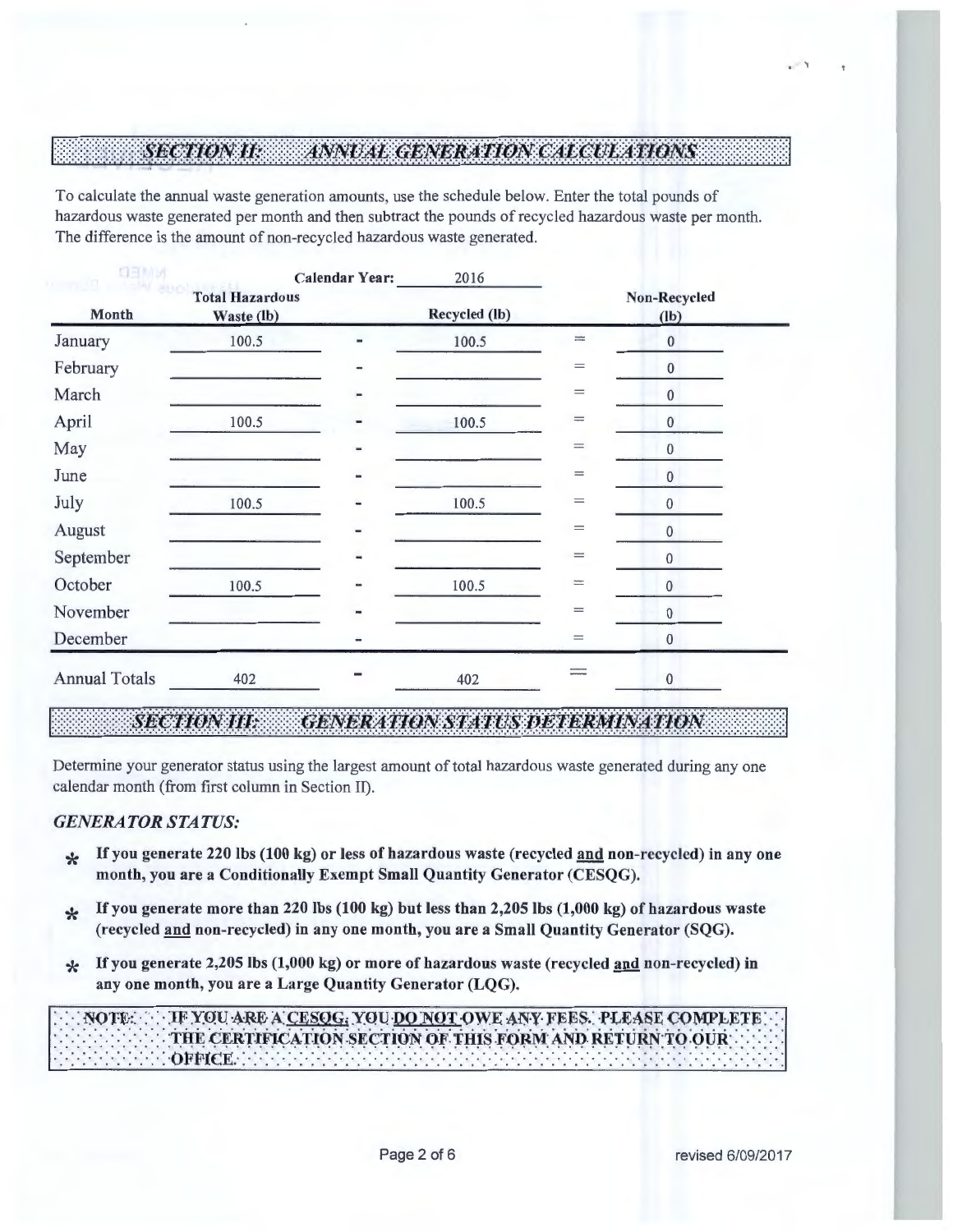#### **SECTION IV.** BIRTALISSYR INS

 $\mathcal{L}$ 

Based on the generator status determined from Section III, check the appropriate category for this facility and pay the appropriate Business Fee.

> Conditional Exempt Small Quantity Generator Small Quantity Generator Large Quantity Generator \$ \$ no fees due 200 .00 2,500.00

#### ZARIOZI KOLUMUZ ZI ORBINA XY IS OS N I DAVE ISBN 19

- 1. **Conditionally Exempt Small Quantity Generators** do not owe any annual generator fees.
- 2. **Small Quantity Generators** shall pay the following fees based on **the average monthly amount of non-recycled hazardous waste generated.**

Annual total non-recycled hazardous waste from Section II divided by twelve equals monthly average

| o                                                                                | $1b/12 =$ | 0 pounds per month        |
|----------------------------------------------------------------------------------|-----------|---------------------------|
| $1 - 500$ pounds/month<br>501 - 1,000 pounds/month<br>1,001 - 2,205 pounds/month |           | 35.00<br>100.00<br>250.00 |

If  $\leq$  2,205 pounds/month, enter appropriate fee:

3. **Large Quantity Generators** at a site shall pay the fo llowing fees **for non-recycled hazardous waste generated for the reporting year,** if both hazardous waste and hazardous wastewater were generated at the site, the generator must determine the amounts for each to calculate the fee. Use the following fee schedules for these calculations.

| a. |  |  |  | \$ 0.01 per pound of non-recycled hazardous waste generated at the site. |
|----|--|--|--|--------------------------------------------------------------------------|
|----|--|--|--|--------------------------------------------------------------------------|

0 pounds for the reporting year  $X \$ 0.01 =$  \$ \$0.00 and b. \$ 0.01 per ton of wastewater designated a hazardous waste solely because it exhibits a hazardous characteristic. tons for reporting year  $X$  \$ 0.01 = \$ \$0.00 Total LQG annual fee  $(a + b) =$  \$0.00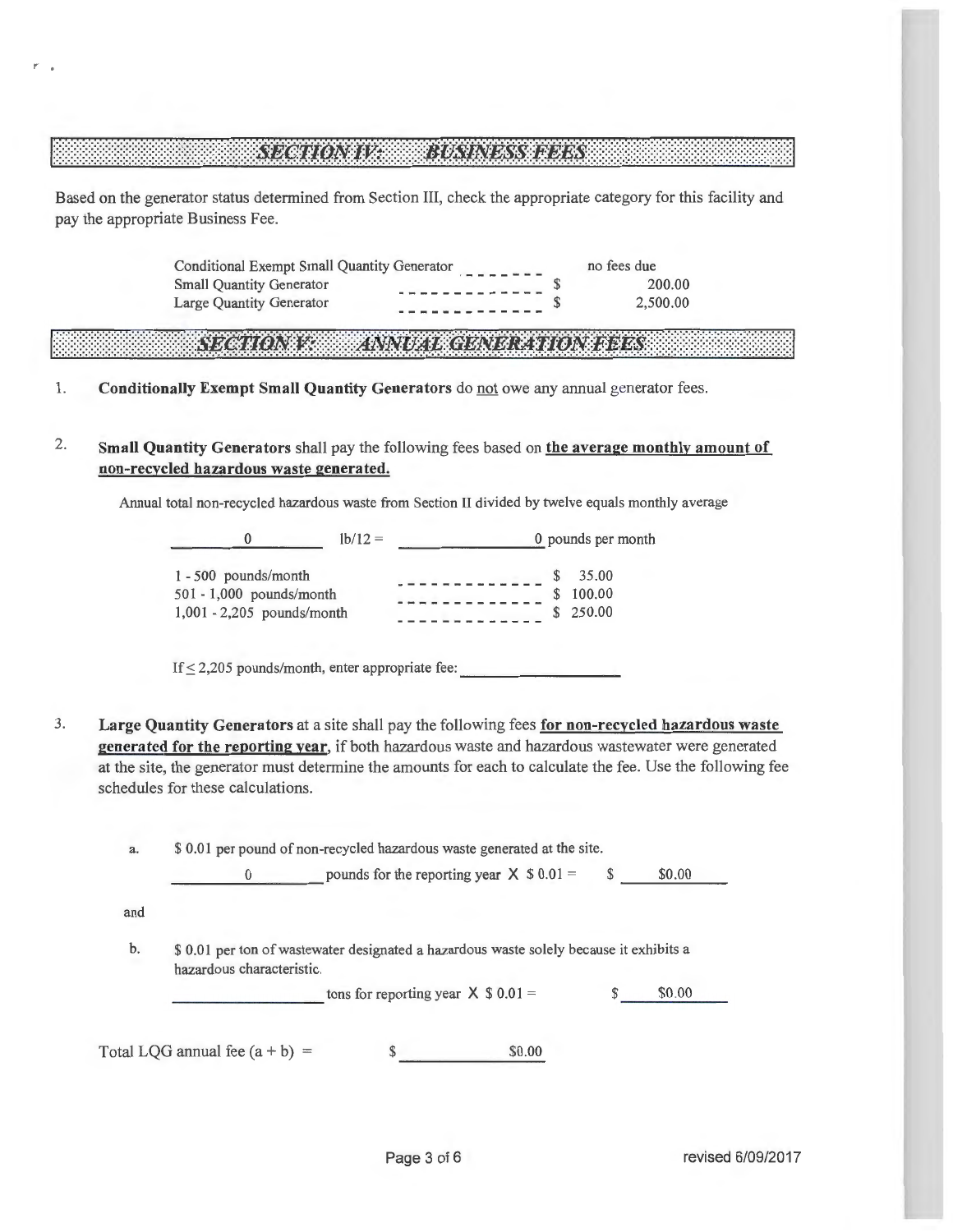## si anosti markani izazis

Fees owed for previous years are calculated the same as above and are then multiplied by 1 %. The **sum** of the annual business fee (Section IV) and the generation fee (Section V) are **multiplied** by the number of months that the fee is past due :

Business Fee + Generation  $X$  1% X Number of months past due = Late Fee

Example:  $(\$200 + \$35) \times 0.01 \times 10 \text{ months} = \$23.50$ Example:  $(\$200 + \$35) \times 0.01 \times 10 \text{ months} = \$23.50$ 

This late fee is added to the business fee, the generation fee, and the administration charge of \$100 to determine the total past due fee owed for that year:

Business Fee + Generation + Late Fee +  $$100 = Total Past Due Fe$ 

Example:  $$200.00 + $35.00 + $23.50 + $100.00 = $358.50$ 

If you are paying past due fees for multiple years, you pay the administration charge one time only. The fees for each year are due on August 1st of the following year.

Example: Fees for 2015 were due on August 1, 2016. Please calculate past due fees and enter them below:

| 2013 Fees                       |  |        |
|---------------------------------|--|--------|
| 2014 Fees                       |  |        |
| 2015 Fees                       |  |        |
| Administrative Fee              |  | 100.00 |
| <b>Total Past Due Fees Owed</b> |  |        |

#### **SECTIONSTIL CAPAGNES**

CAP Fees: The aggregate amount of annual generation and business fees to be paid per person [as defined at 20.4.3 .108 NMAC] for any year based on this Part (20.4.3 NMAC) shall be limited to:

| One facility             | 35,000.00 |
|--------------------------|-----------|
| Two facilities           | 50,000.00 |
| Three or more facilities | 65,000.00 |

If your facility generates non-recycled hazardous waste in amounts which will result in a total fee greater than the amounts given in the above table, you only pay the CAP Fee indicated. These CAP Fees does not apply to late fees.